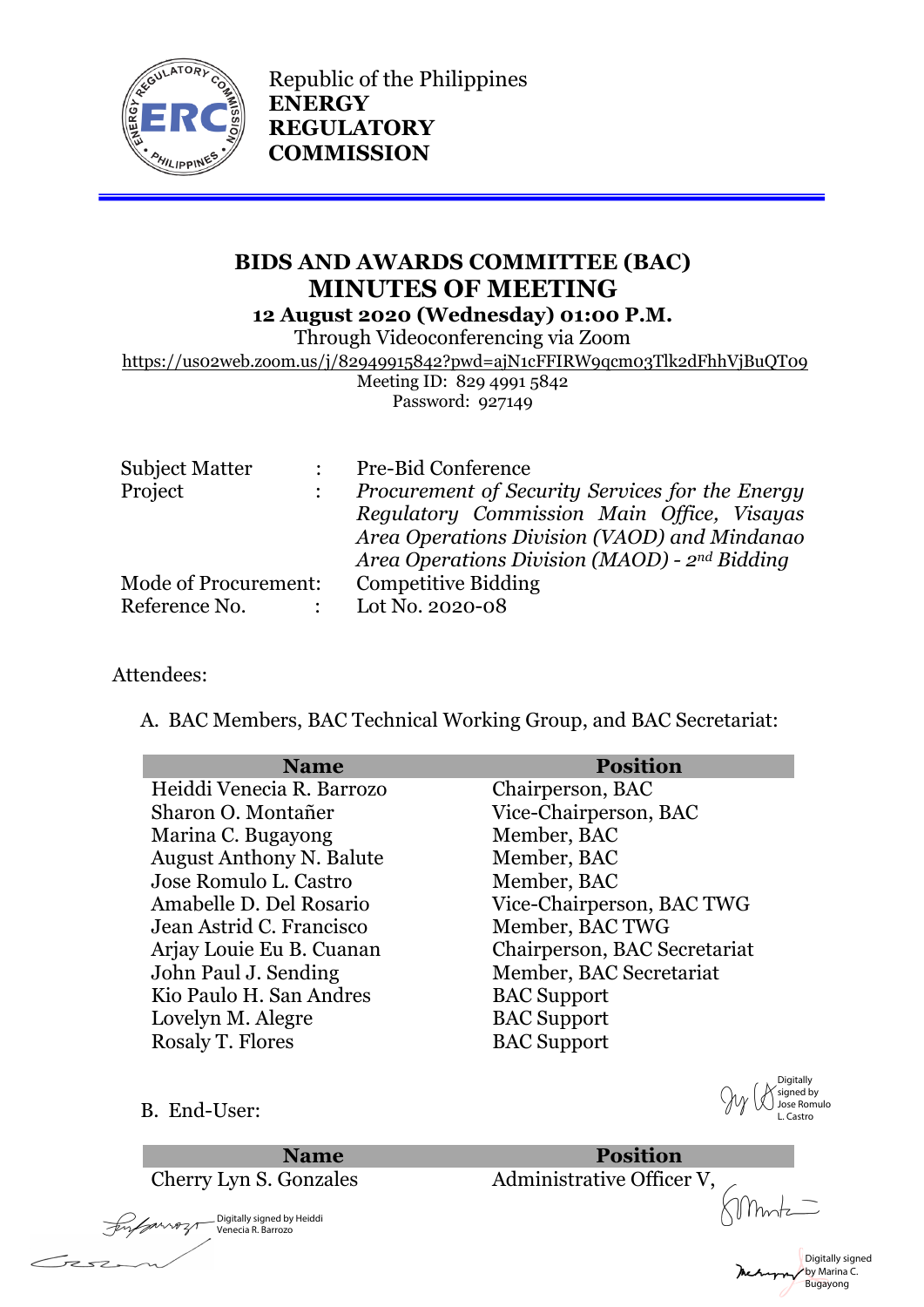Finance and Administrative Service - General Services Division (FAS-GSD)

C. Prospective Bidders:

| <b>Name</b>               | Company                        |
|---------------------------|--------------------------------|
| Francia C. Desquitado     | <b>Hackett Security Agency</b> |
| Izza Casipit <sup>1</sup> | Right-8 Security Agency Inc.   |

#### **I. Call to Order**

The Pre-Bid Conference for the Procurement of Security Services for the Energy Regulatory Commission (ERC) Main Office, Visayas Area Operations Division (VAOD), and Mindanao Area Operations Division (MAOD) with an Approved Budget of the Contract (ABC) of Four Million Three Hundred Eighty-One Thousand Six Hundred Sixty-Six Pesos and 67/100 (PhP4,381,666.67) was called to order at five minutes past one o'clock in the afternoon (01:05 P.M.) through videoconferencing via Zoom with the BAC Chairperson Heiddi Venecia R. Barrozo as the presiding officer.

## **II. Determination of Quorum**

The BAC Secretariat Chairperson Arjay Louie Eu B. Cuanan confirmed the presence of a quorum with the attendance of all the members of the BAC. After having established the required quorum, BAC Secretariat Chairperson Cuanan likewise acknowledged the presence of the BAC Secretariat, Technical Working Group (TWG), BAC Support, representative from the end-user and the representatives from the prospective bidders. Invitations to observe the Pre-Bid Conference were sent to the Bishops-Businessmen's Conference for Human Development (BBC), Commission on Audit (COA), Philippine Chamber of Commerce and Industry (PCCI), Philippine Institute of Certified Public Accountants (PICPA), and Transparency Accountability Network (TAN). However, none of the invited observers attended the Pre-Bid Conference despite such notice.

# **III. Presentation of the Requirements of the Project**

BAC Chairperson Barrozo manifested the availability of the Philippine Bidding Documents (PBD) of the subject project online. She then presented some of the salient provisions of the Terms of Reference (TOR) and the timeline, to wit:



2

Mmtz

*Minutes of Meeting: Pre-Bid Conference for the Procurement of Security Services for the Energy Regulatory Commission Main Office, Visayas Area Operations Division (VAOD) and Mindanao Area Operations Division (MAOD) - 2nd Bidding*

 $\tau$ 



Digitally signed Mehappy by Marina C. Bugayong

<sup>1</sup> Joined the Pre-Bid Conference at twenty-eight minutes past one o'clock in the afternoon (01:28 P.M.).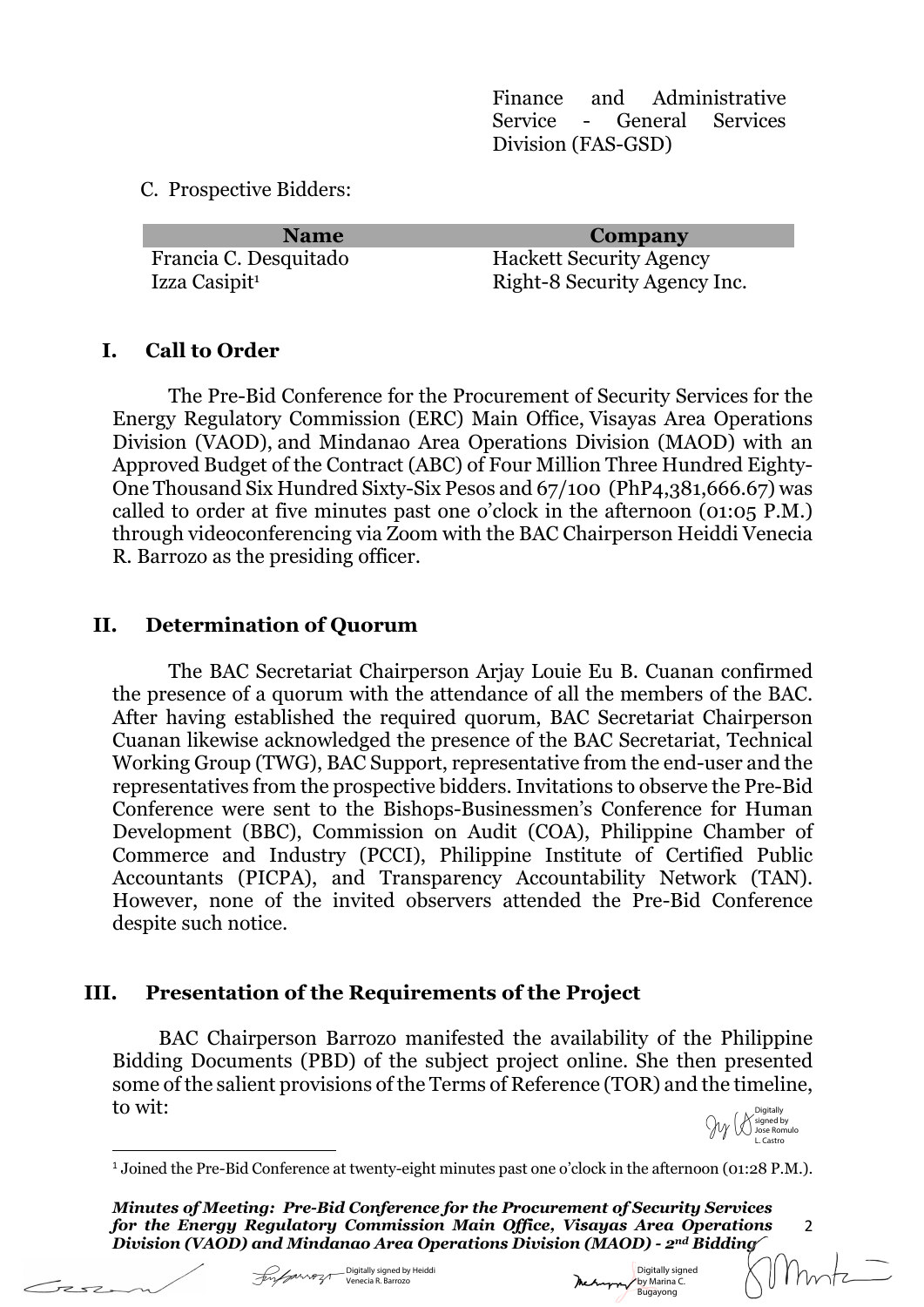#### Terms of Reference

- The Contract for the Security Services for the Energy Regulatory Commission's Main Office, Visayas Area Operations Division (VAOD) and Mindanao Area Operations Division (MAOD) shall be for a period of four (4) months (01 September 2020-31 December 2020);
- The mode of Procurement is through Competitive Bidding;
- The ABC for the project is Four Million Three Hundred Eighty-One Thousand Six Hundred Sixty-Six Pesos and 67/100 (PhP4,381,666.67) inclusive of all government taxes and other fees and charges.
- The prospective bidders shall provide security services for the ERC Offices (Main, VAOD and MAOD).
- Twenty-five (25) Security Guards, including one supervisor, who shall inspect, monitor, secure and guard the offices of ERC (*Main, VAOD and MAOD*) by rotation, 24 hours a day from Monday to Sunday.

| No. of<br>Security<br><b>Guards</b> | Location                                                                                                     |
|-------------------------------------|--------------------------------------------------------------------------------------------------------------|
| 21                                  | ERC Main Office Pacific Center Building, 33 San<br>Miguel Avenue, Ortigas CenterPasig City                   |
| $\overline{2}$                      | ERC Visayas Area Operations Division (VAOD) St.<br>Mary's Drive Banilad, Cebu City                           |
| $\overline{2}$                      | ERC Mindanao Area Operations Service (MAOD)<br>Mintrade Bldg. Monteverde Ave. Corner Sales St.<br>Davao City |

• Twenty (20) security guards will be hired at day shift and five (5) guards at night shift. For day shift (12 hours duty) – 20 guards; For night shift (12 hours duty) - 5 guards;

**Digitally signed**<br>
Digitally signed<br>
L. Castro

Digitally signed by Marina C. Bugayong

3

*Minutes of Meeting: Pre-Bid Conference for the Procurement of Security Services for the Energy Regulatory Commission Main Office, Visayas Area Operations Division (VAOD) and Mindanao Area Operations Division (MAOD) - 2nd Bidding*

Garrozi

 $72.7$ 

Digitally signed by Heiddi Venecia R. Barrozo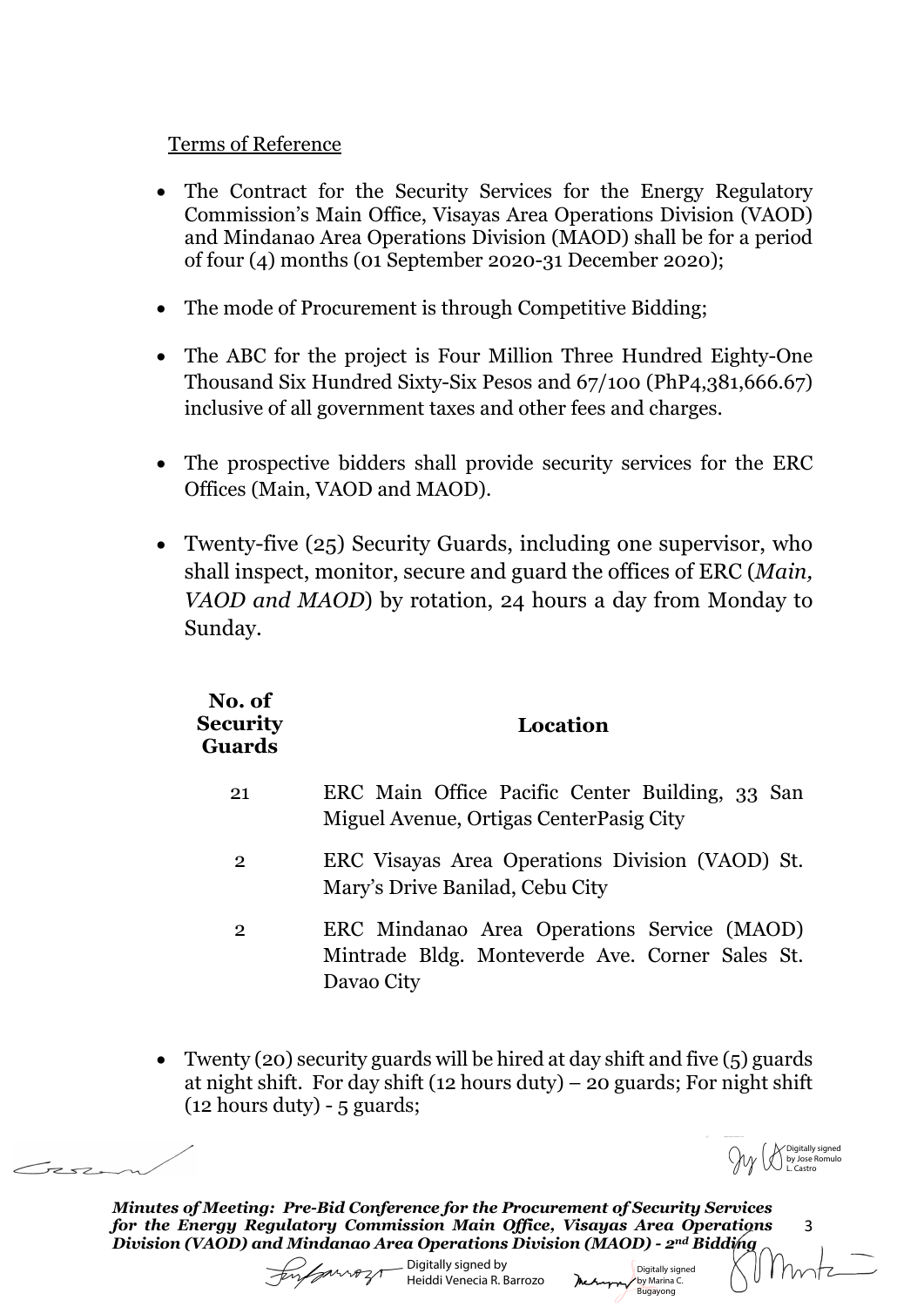- Minimum Track Record. Contractor who has completed, within the last five (5) years from the date of submission and receipt of bids, a single largest contract that is similar to the Contract to be bid. A similar contract must be a security contract the value of which must be at least fifty percent (50%) of the Approved Budget for the Contract (ABC);
- Obligations and Responsibilities of the Contractor and the ERC;
- Rights of Contractor and ERC:
- The Contractor should have the necessary eligibility, experience and expertise in providing the security services, as provided in the Bid Documents.

## **IV. Timelines**

- Deadline of Submission and receipt of bids is on 27 August 2020 (Thursday) at twelve o'clock in the afternoon (12:00 P.M.);
- The Bid Opening is scheduled on 27 August 2020 (Thursday) at one o'clock in the afternoon (1:00 P.M.);
- Bid Evaluation is scheduled on 27 August 2020 (Thursday) at two o'clock in the afternoon (02:00 P.M.)
- The Approval of Resolution/Issuance of Notice of Award is on 01 September 2020 (Tuesday);
- The Contract Preparation and Signing is on 03 September 2020 (Thursday);
- The Approval of Contract by the Head of Procuring Entity is on 08 September 2020 (Tuesday);
- The Issuance of Notice to Proceed is on 09 September 2020 (Wednesday).

# **V. Question and Answer**

 $\tau$ 

1. **Ms. Francia C. Desquitado** from Hackett Security Agency asked where the exact location of the Visayas Area Operations Division (VAOD) is since the PBD indicated "Banilad" and confirmed if the address indicated in the TOR is the complete address.

by Jose Romulo L. Castro

 $\| \cdot \|$ 

Digitally signed by Marina C. Bugayong

4

*Minutes of Meeting: Pre-Bid Conference for the Procurement of Security Services for the Energy Regulatory Commission Main Office, Visayas Area Operations Division (VAOD) and Mindanao Area Operations Division (MAOD) - 2nd Bidding*

Digitally signed by Heiddi Venecia R. Barrozo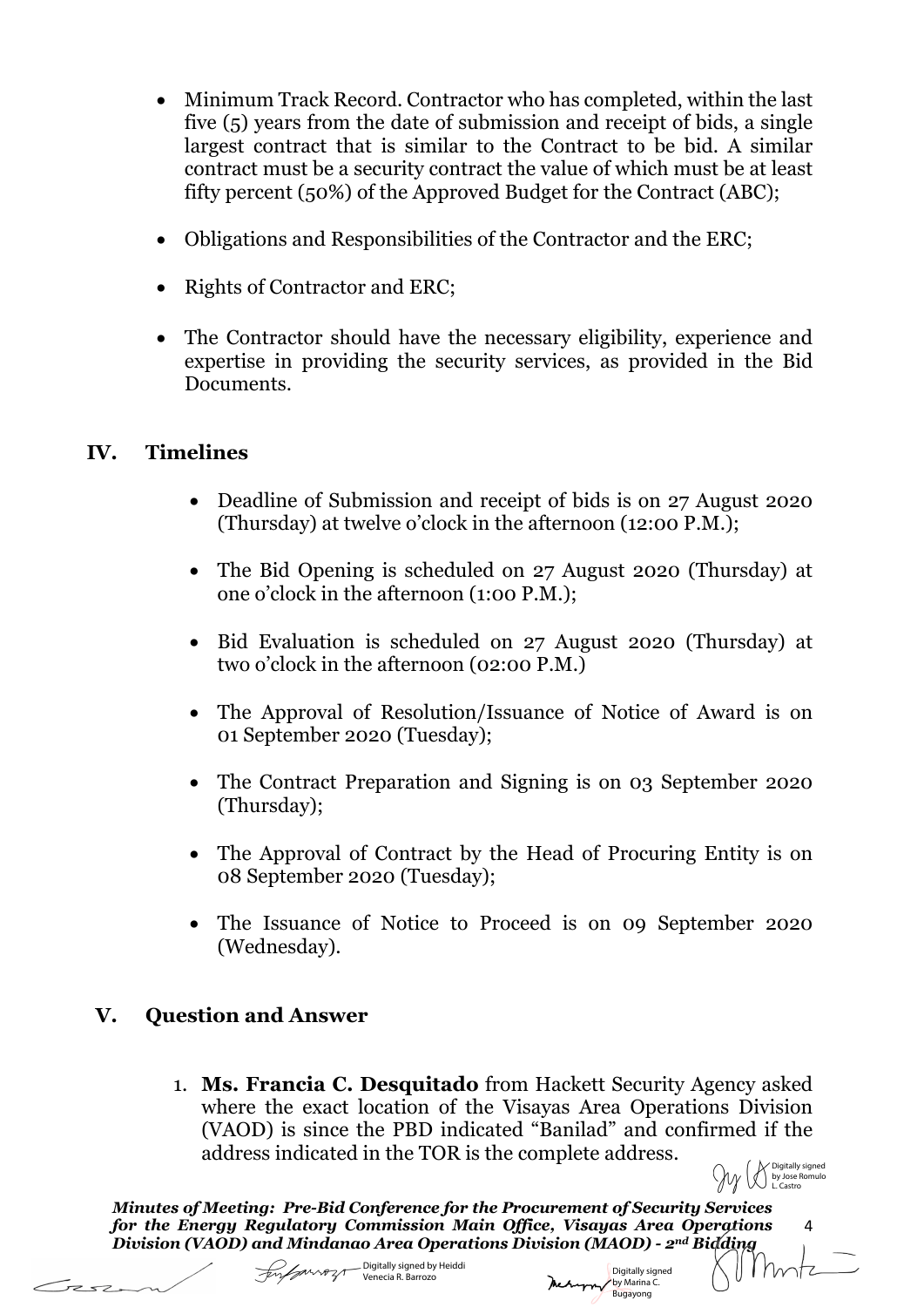- The BAC clarified that the specific addresses are contained in page two (2) of the TOR.
- 2. **Ms. Desquitado** asked what rates would be applied for security guards deployed for the Cebu and Davao offices.
	- BAC TWG Vice-Chairperson Del Rosario answered that the prevailing minimum wage for the said areas shall be applied.
- 3. **Ms. Desquitado** asked if they need to submit a security plan.
	- The BAC clarified that the security plan shall be submitted by the winning bidder which must closely coordinate with the Finance and Administrative Service-General Services Division (FAS-GSD).
	- **Ms. Gonzales,** representative from the FAS-GSD, confirmed the explanation given by the BAC.
- 4. **Ms. Desquitado** asked about the process of payment for the PBD, and if there are supplemental bid bulletins to be posted as well as other requirements other that what is contained in the TOR.
	- The BAC explained that payment can be made through the cashier at the ERC office and the BAC Secretariat can assist on this matter;
	- The BAC Chairperson reiterated that the PBD must be paid on or before the deadline which is on 27 August 2020 (Thursday) at twelve o'clock in the afternoon (12:00 P.M.);
	- The BAC clarified that if there would be additional requirements or information related to the procurement at hand, bid bulletins will be posted as mandated by Republic Act No. 9184 (R.A. 9184), also known as the Government Procurement Reform Act;
	- **Ms. Gonzales** stated that there will be no more additional instructions considering that all the requirements are already contained in the TOR.
- 5. **Ms. Desquitado** asked about the applicable administrative fee. She cited *Department Order Number 150-16,* the *Revised Guidelines Governing the Employment and Working Conditions of Security Guards and other Private Security Personnel in the Private Security*

*Minutes of Meeting: Pre-Bid Conference for the Procurement of Security Services for the Energy Regulatory Commission Main Office, Visayas Area Operations Division (VAOD) and Mindanao Area Operations Division (MAOD) - 2nd Bidding*



 $|||hntz$ 

5

Digitally signed by Heiddi Venecia R. Barrozo

Tese

Digitally signed Me August by Marina C. Bugayong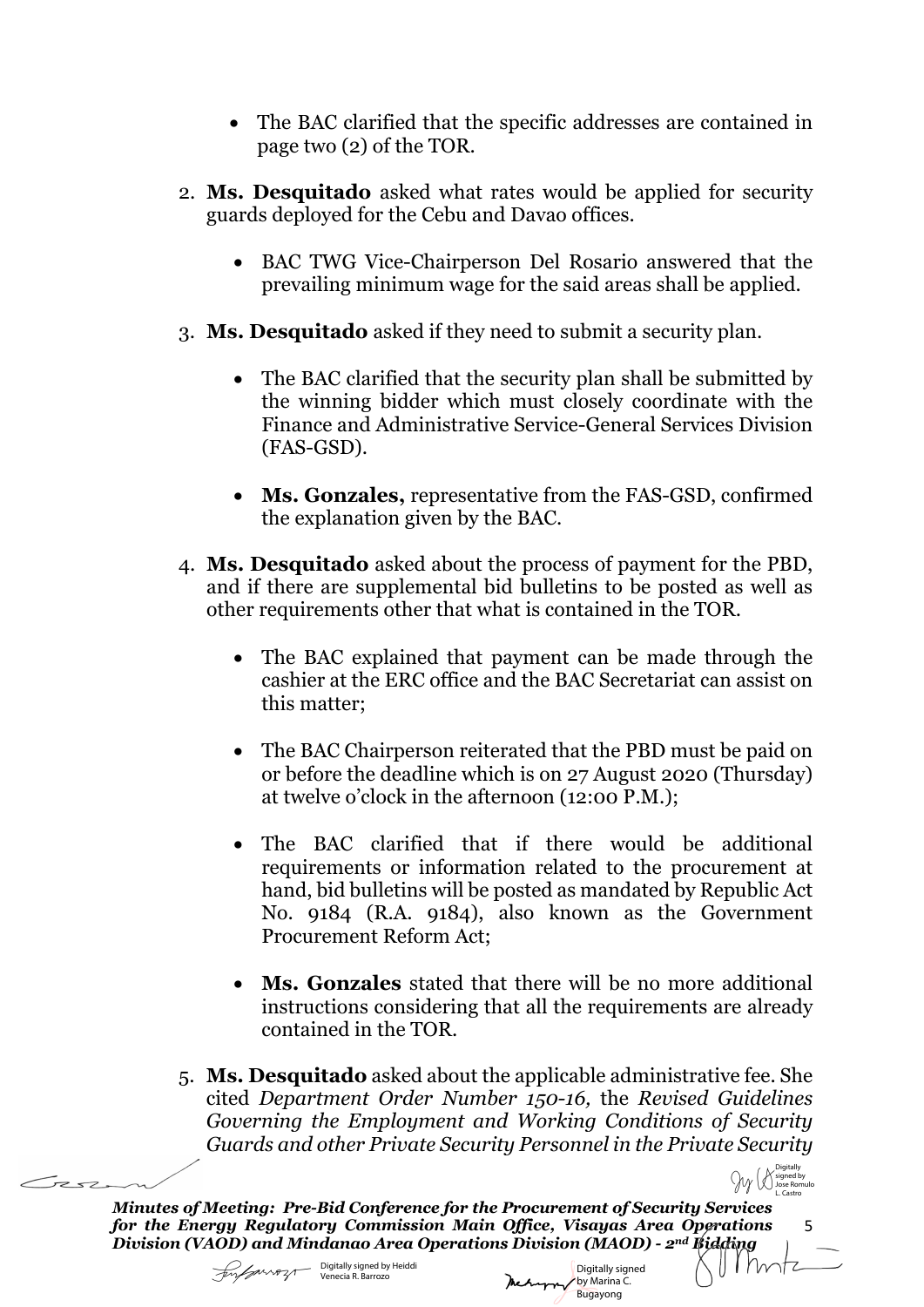*Industry*, which states that the administrative fee is not less than twenty percent (20%) of the contract cost. She stated that this is different from what is provided for in the GPPB, which mandates a ten percent (10%) rate.

- BAC TWG Vice-Chairperson Del Rosario confirmed that the ten (10%) percent rate provided under the GPPB shall be followed.
- 6. **Ms. Izza Casipit** from Right-8 Security Agency Inc. joined the prebid conference at twenty-seven minutes past one o'clock in the afternoon (01:27 P.M.). The BAC Secretariat Chairperson Cuanan presented again the PBD and the TOR to Ms. Casipit for transparency and to give her the opportunity to raise possible questions or clarifications.
- 7. **Ms. Casipit** inquired whether the qualification indicated under item seven (7) of the TOR on the Obligations and Responsibilities, which states that *"The guards must be at least 2nd year college or should have earned 72 units in college",* is mandatory.
	- The BAC answered in the affirmative.
- 8. **Ms. Casipit** inquired on the possible resubmission of the complete documents on 27 August 2020 particularly, page three (3) of the PhilGEPS Registration, which they failed to submit during the previous bidding process.
	- The BAC explained that since this is the second round of the bidding process and the previous bidding was already declared as failure, everything that transpired during the first bidding is already moot. Hence, they need to submit a new set of required documents.

#### **VI. OTHER MATTERS**

The BAC Secretariat Chairperson reminded the prospective bidders that they can contact the BAC Secretariat through its official e-mail address and contact number as shown in the PBD for further concerns and clarifications.

*(Remainder of the page intentionally left blank)*

 $\tau$ 



6

*Minutes of Meeting: Pre-Bid Conference for the Procurement of Security Services for the Energy Regulatory Commission Main Office, Visayas Area Operations Division (VAOD) and Mindanao Area Operations Division (MAOD) - 2nd Bidding*

Digitally signed by Heiddi Venecia R. Barrozo

Digitally signed by Marina C. Bugayong